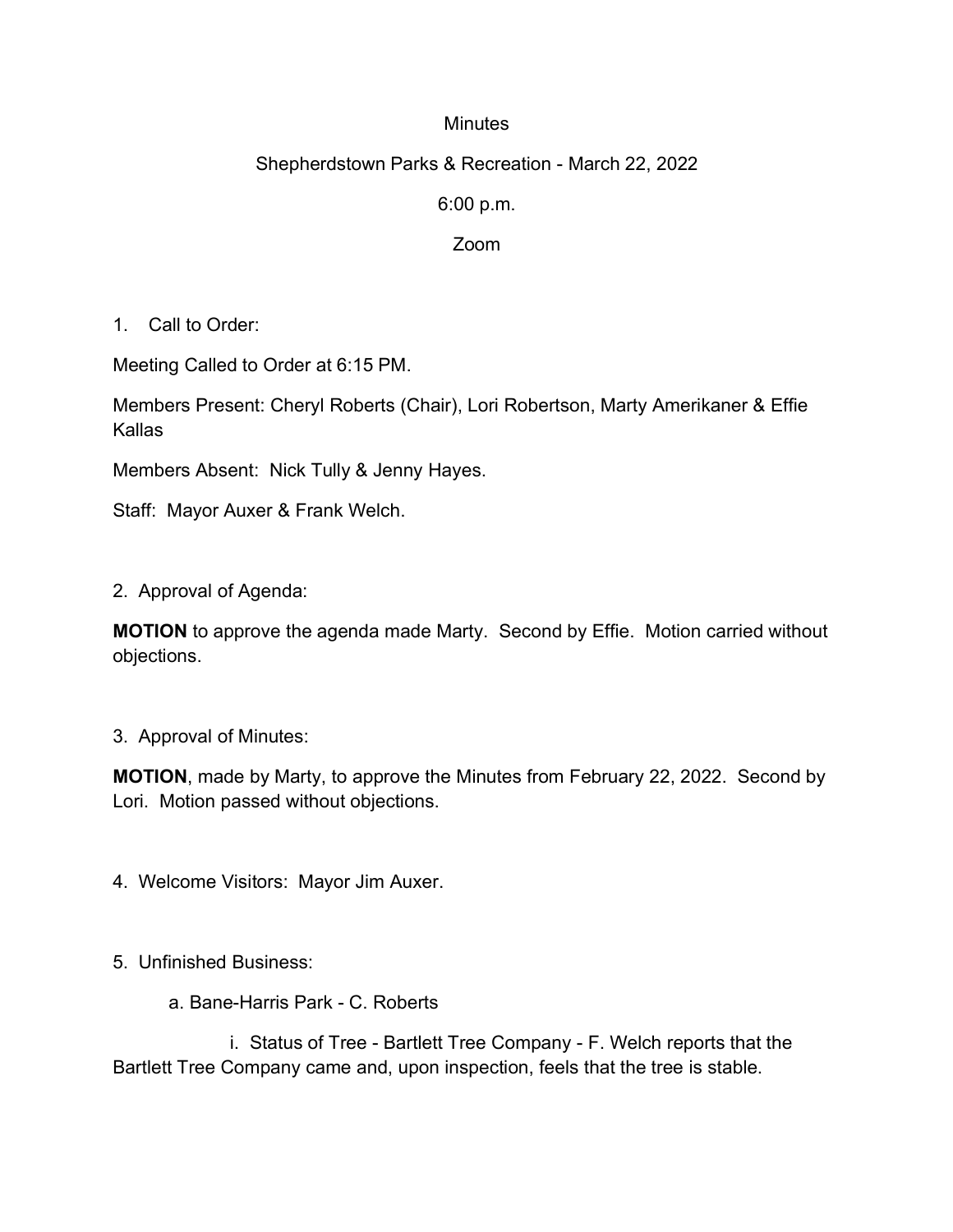ii. Fence - Assessment for maintenance - Frank Welch reports that his team looked at the fence and feels that it does not need to be replaced at this time. Issue will be moved to the back burner.

iii. Mulch Underneath Swings - Frank reports that on April 1 Shepherd University student volunteers will collect trash from town streets and alleys. If enough students show up, then some will be diverted to install the mulch under the swings. If not enough students show up, then Frank's crew will install the mulch.

## b. Cullison Park - M. Amerikaner

 i. Playground Equipment Replacement "Toy" Follow-up - Frank reports that shipping has been delayed. Delivery expected sometime in April.

ii. Walking Path Update - Marty reports that he has been looking for another bid using the same Flexi-Pave materials. He has found two and has given those contacts to Frank. Frank reports that one of those, Custom Park Servicing from Maryland, visited Cullison Park today and after several questions, indicated that they will generate a bid. It appears that Custom Park Servicing noticed that the first bidder, Capitol Solutions Group from Hamilton, Virginia is charging a "set-up fee" for each phase. This Custom Park Servicing told Frank that they will under bid Capitol Solutions Group because they will not charge a "set-up fee". General agreement by all attendees that funding decisions on this project will go forward with or without grant availability.

**MOTION,** by Lori to pursue Phases 1, 2, and portions of Phase 5 which connect to Phase 1. Second by Marty and passed unanimously.

iii. Sign Status - Sign at the foot of the steps to the park needs to be scrapped. A plastic scrapper is recommended to preserve the paint.

c. Riverfront Park - J. Haynes

Cheryl reports that she visited the park on Saturday and that all is well. Mayor Auxer reported that WV DNR will continue the contract to public use of the boat ramp.

d. Rumsey Park - N. Tully

Effie reports that she visited the park on Sunday and that all is well.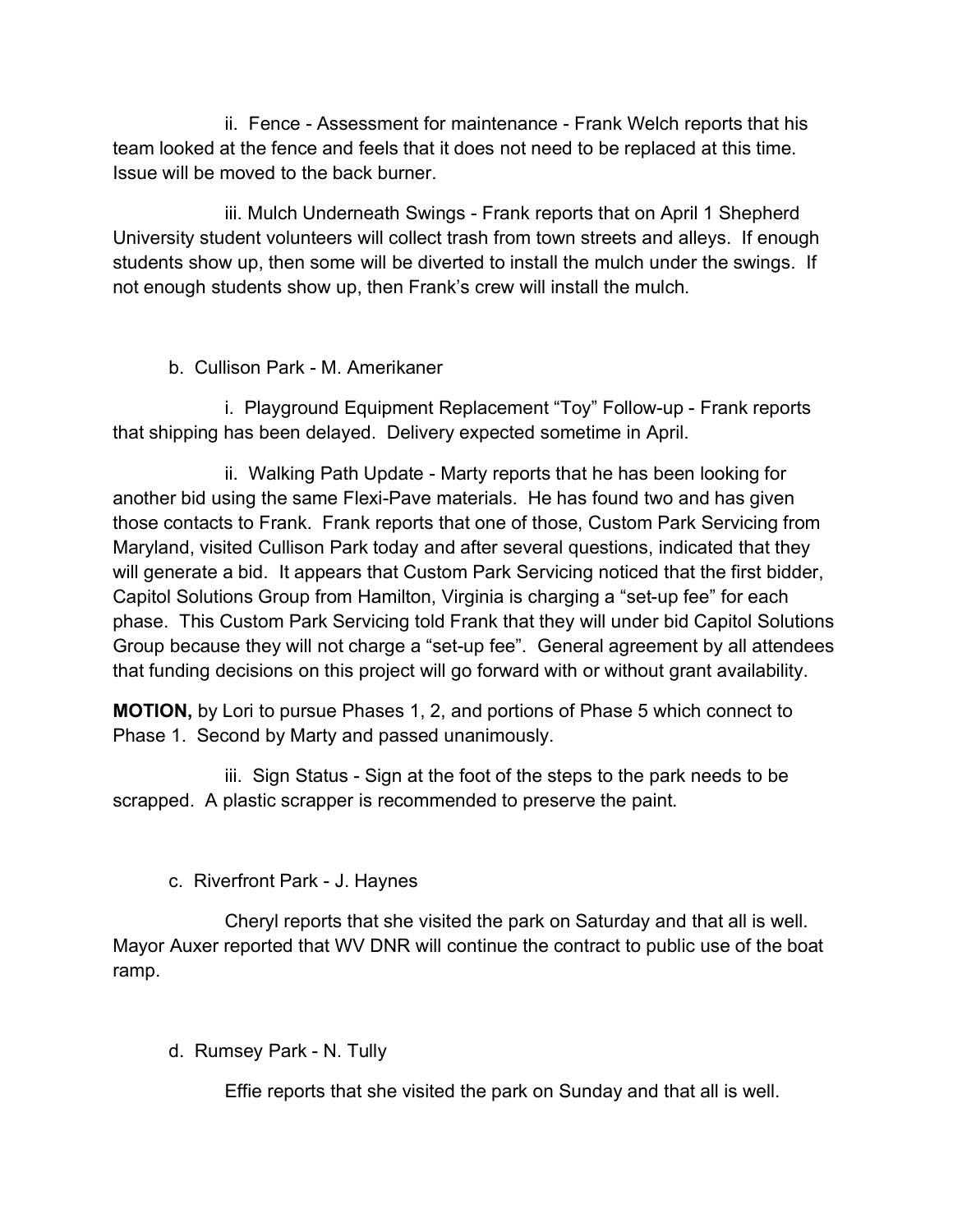e. Viola Devonshire - L. Robertson

No report.

f. Bookmark The Park - E. Kallas & C. Roberts

i. Spring 2022 Plan - Effie resented a completed schedule (attached).

**MOTION**, to approve the schedule as revised by Marty. Second by Lori and unanimously approved.

g. Future Programming for Parks

Effie proffered the idea of installing "Little Libraries" and comfy seating at Bane Harris and Cullison Parks. The idea is to encourage area children to use the park for their reading pleasure. We could unveil these new amenities in 2023 as part of the "Bookmark the Park" program.

6. New Business:

a. Future Meeting Topics.

Marty suggested installing an accessible, simple, plain bathroom at Cullison and/or Rumsey Park. Consideration for 2023 with a project manager. Grants may be available for "Public Infrastructure".

7. Next Meeting: April 26, 2022 - 6:00 pm - Location: Cullison Park.

8. Adjournment

**MOTION** to adjourn meeting made by Marty and second by Lori. Passed unanimously.

Adjournment: 6:58 pm.

Respectfully Submitted by Secretary Effie Kallas.

Approved: Cheryl Roberts, Chair